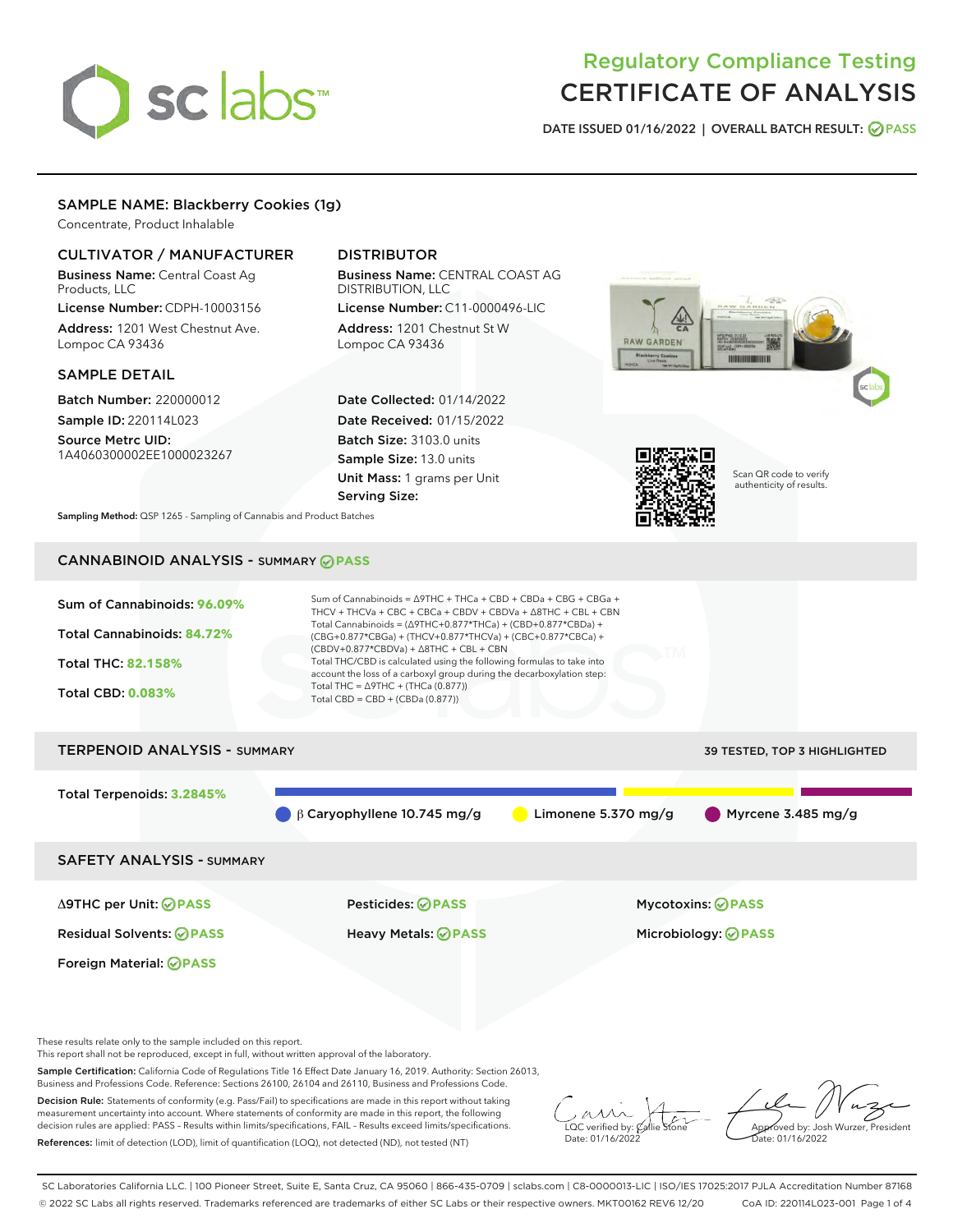



BLACKBERRY COOKIES (1G) | DATE ISSUED 01/16/2022 | OVERALL BATCH RESULT: @ PASS

# CANNABINOID TEST RESULTS - 01/16/2022 2 PASS

Tested by high-performance liquid chromatography with diode-array detection (HPLC-DAD). **Method:** QSP 1157 - Analysis of Cannabinoids by HPLC-DAD

#### TOTAL CANNABINOIDS: **84.72%**

Total Cannabinoids (Total THC) + (Total CBD) + (Total CBG) + (Total THCV) + (Total CBC) + (Total CBDV) + ∆8THC + CBL + CBN

TOTAL THC: **82.158%** Total THC (∆9THC+0.877\*THCa)

TOTAL CBD: **0.083%**

Total CBD (CBD+0.877\*CBDa)

TOTAL CBG: 1.68% Total CBG (CBG+0.877\*CBGa)

TOTAL THCV: 0.335% Total THCV (THCV+0.877\*THCVa)

TOTAL CBC: 0.467% Total CBC (CBC+0.877\*CBCa)

TOTAL CBDV: ND Total CBDV (CBDV+0.877\*CBDVa)

| <b>COMPOUND</b>            | LOD/LOQ<br>(mg/g) | <b>MEASUREMENT</b><br><b>UNCERTAINTY</b><br>(mg/g) | <b>RESULT</b><br>(mg/g) | <b>RESULT</b><br>(%) |
|----------------------------|-------------------|----------------------------------------------------|-------------------------|----------------------|
| <b>THCa</b>                | 0.05/0.14         | ±23.023                                            | 895.84                  | 89.584               |
| <b>A9THC</b>               | 0.06 / 0.26       | ±1.236                                             | 35.93                   | 3.593                |
| <b>CBGa</b>                | 0.1 / 0.2         | ±0.91                                              | 17.5                    | 1.75                 |
| <b>CBCa</b>                | 0.07/0.28         | ±0.260                                             | 5.32                    | 0.532                |
| <b>THCVa</b>               | 0.07 / 0.20       | ±0.182                                             | 3.82                    | 0.382                |
| <b>CBG</b>                 | 0.06/0.19         | ±0.059                                             | 1.50                    | 0.150                |
| <b>CBDa</b>                | 0.02/0.19         | ±0.028                                             | 0.95                    | 0.095                |
| <b>CBC</b>                 | 0.2 / 0.5         | N/A                                                | $<$ LOQ                 | $<$ LOQ              |
| A8THC                      | 0.1/0.4           | N/A                                                | <b>ND</b>               | <b>ND</b>            |
| <b>THCV</b>                | 0.1/0.2           | N/A                                                | <b>ND</b>               | <b>ND</b>            |
| <b>CBD</b>                 | 0.07/0.29         | N/A                                                | <b>ND</b>               | <b>ND</b>            |
| <b>CBDV</b>                | 0.04 / 0.15       | N/A                                                | <b>ND</b>               | <b>ND</b>            |
| <b>CBDVa</b>               | 0.03/0.53         | N/A                                                | <b>ND</b>               | <b>ND</b>            |
| <b>CBL</b>                 | 0.06 / 0.24       | N/A                                                | <b>ND</b>               | <b>ND</b>            |
| <b>CBN</b>                 | 0.1/0.3           | N/A                                                | <b>ND</b>               | <b>ND</b>            |
| <b>SUM OF CANNABINOIDS</b> |                   |                                                    | 960.9 mg/g              | 96.09%               |

#### **UNIT MASS: 1 grams per Unit**

| ∆9THC per Unit                         | 1100 per-package limit | 35.93 mg/unit  | <b>PASS</b> |
|----------------------------------------|------------------------|----------------|-------------|
| <b>Total THC per Unit</b>              |                        | 821.58 mg/unit |             |
| <b>CBD per Unit</b>                    |                        | <b>ND</b>      |             |
| <b>Total CBD per Unit</b>              |                        | $0.83$ mg/unit |             |
| <b>Sum of Cannabinoids</b><br>per Unit |                        | 960.9 mg/unit  |             |
| <b>Total Cannabinoids</b><br>per Unit  |                        | 847.2 mg/unit  |             |

#### TERPENOID TEST RESULTS - 01/16/2022

Terpene analysis utilizing gas chromatography-flame ionization detection (GC-FID). **Method:** QSP 1192 - Analysis of Terpenoids by GC-FID

| <b>COMPOUND</b>         | LOD/LOQ<br>(mg/g) | <b>MEASUREMENT</b><br><b>UNCERTAINTY</b><br>(mg/g) | <b>RESULT</b><br>(mg/g)                          | <b>RESULT</b><br>(%) |
|-------------------------|-------------------|----------------------------------------------------|--------------------------------------------------|----------------------|
| $\beta$ Caryophyllene   | 0.004 / 0.012     | ±0.3825                                            | 10.745                                           | 1.0745               |
| Limonene                | 0.005 / 0.016     | ±0.0768                                            | 5.370                                            | 0.5370               |
| <b>Myrcene</b>          | 0.008 / 0.025     | ±0.0450                                            | 3.485                                            | 0.3485               |
| $\alpha$ Humulene       | 0.009 / 0.029     | ±0.1003                                            | 3.124                                            | 0.3124               |
| trans-ß-Farnesene       | 0.008 / 0.025     | ±0.0589                                            | 1.659                                            | 0.1659               |
| Linalool                | 0.009 / 0.032     | ±0.0542                                            | 1.426                                            | 0.1426               |
| Nerolidol               | 0.009 / 0.028     | ±0.0654                                            | 1.040                                            | 0.1040               |
| Guaiol                  | 0.009 / 0.030     | ±0.0482                                            | 1.021                                            | 0.1021               |
| Ocimene                 | 0.011 / 0.038     | ±0.0259                                            | 0.806                                            | 0.0806               |
| $\alpha$ Bisabolol      | 0.008 / 0.026     | ±0.0409                                            | 0.766                                            | 0.0766               |
| <b>Terpineol</b>        | 0.016 / 0.055     | ±0.0398                                            | 0.649                                            | 0.0649               |
| Fenchol                 | 0.010 / 0.034     | ±0.0247                                            | 0.639                                            | 0.0639               |
| $\beta$ Pinene          | 0.004 / 0.014     | ±0.0064                                            | 0.556                                            | 0.0556               |
| Caryophyllene<br>Oxide  | 0.010 / 0.033     | ±0.0179                                            | 0.390                                            | 0.0390               |
| $\alpha$ Pinene         | 0.005 / 0.017     | ±0.0028                                            | 0.323                                            | 0.0323               |
| <b>Borneol</b>          | 0.005 / 0.016     | ±0.0079                                            | 0.188                                            | 0.0188               |
| $\alpha$ Cedrene        | 0.005 / 0.016     | ±0.0053                                            | 0.176                                            | 0.0176               |
| Fenchone                | 0.009 / 0.028     | ±0.0041                                            | 0.141                                            | 0.0141               |
| Terpinolene             | 0.008 / 0.026     | ±0.0028                                            | 0.135                                            | 0.0135               |
| Valencene               | 0.009 / 0.030     | ±0.0074                                            | 0.108                                            | 0.0108               |
| Camphene                | 0.005 / 0.015     | ±0.0008                                            | 0.068                                            | 0.0068               |
| Sabinene Hydrate        | 0.006 / 0.022     | ±0.0012                                            | 0.030                                            | 0.0030               |
| Eucalyptol              | 0.006 / 0.018     | N/A                                                | <loq< th=""><th><math>&lt;</math>LOQ</th></loq<> | $<$ LOQ              |
| Sabinene                | 0.004 / 0.014     | N/A                                                | <b>ND</b>                                        | <b>ND</b>            |
| $\alpha$ Phellandrene   | 0.006 / 0.020     | N/A                                                | ND                                               | ND                   |
| 3 Carene                | 0.005 / 0.018     | N/A                                                | <b>ND</b>                                        | ND                   |
| $\alpha$ Terpinene      | 0.005 / 0.017     | N/A                                                | <b>ND</b>                                        | <b>ND</b>            |
| p-Cymene                | 0.005 / 0.016     | N/A                                                | ND                                               | <b>ND</b>            |
| $\gamma$ Terpinene      | 0.006 / 0.018     | N/A                                                | <b>ND</b>                                        | ND                   |
| (-)-Isopulegol          | 0.005 / 0.016     | N/A                                                | <b>ND</b>                                        | <b>ND</b>            |
| Camphor                 | 0.006 / 0.019     | N/A                                                | ND                                               | ND                   |
| Isoborneol              | 0.004 / 0.012     | N/A                                                | <b>ND</b>                                        | <b>ND</b>            |
| Menthol                 | 0.008 / 0.025     | N/A                                                | <b>ND</b>                                        | <b>ND</b>            |
| Nerol                   | 0.003 / 0.011     | N/A                                                | ND                                               | <b>ND</b>            |
| Citronellol             | 0.003 / 0.010     | N/A                                                | ND                                               | ND                   |
| R-(+)-Pulegone          | 0.003 / 0.011     | N/A                                                | <b>ND</b>                                        | <b>ND</b>            |
| Geraniol                | 0.002 / 0.007     | N/A                                                | ND                                               | <b>ND</b>            |
| <b>Geranyl Acetate</b>  | 0.004 / 0.014     | N/A                                                | <b>ND</b>                                        | ND                   |
| Cedrol                  | 0.008 / 0.027     | N/A                                                | <b>ND</b>                                        | ND                   |
| <b>TOTAL TERPENOIDS</b> |                   |                                                    | 32.845 mg/g                                      | 3.2845%              |

SC Laboratories California LLC. | 100 Pioneer Street, Suite E, Santa Cruz, CA 95060 | 866-435-0709 | sclabs.com | C8-0000013-LIC | ISO/IES 17025:2017 PJLA Accreditation Number 87168 © 2022 SC Labs all rights reserved. Trademarks referenced are trademarks of either SC Labs or their respective owners. MKT00162 REV6 12/20 CoA ID: 220114L023-001 Page 2 of 4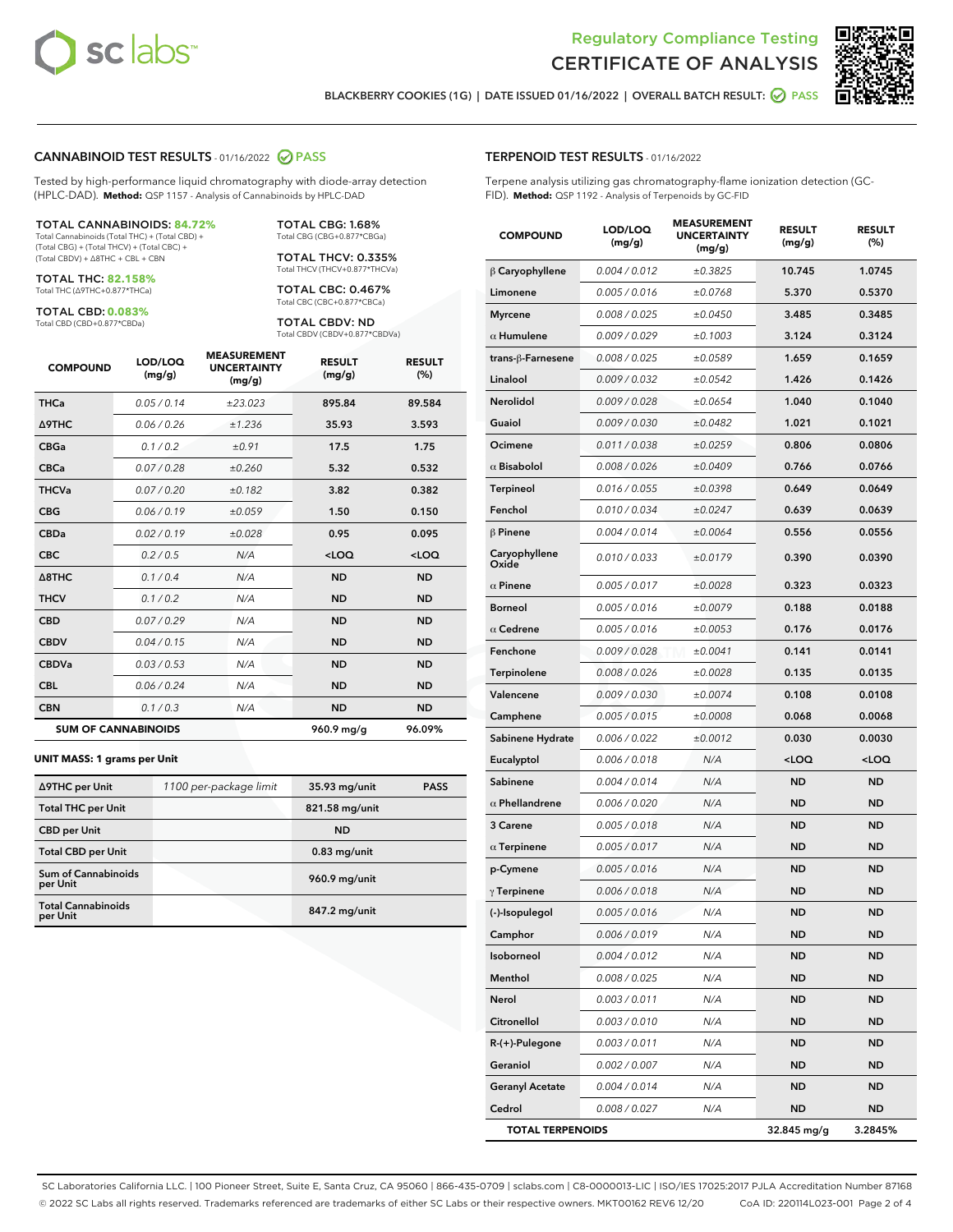



BLACKBERRY COOKIES (1G) | DATE ISSUED 01/16/2022 | OVERALL BATCH RESULT: @ PASS

# CATEGORY 1 PESTICIDE TEST RESULTS - 01/16/2022 2 PASS

Pesticide and plant growth regulator analysis utilizing high-performance liquid chromatography-mass spectrometry (HPLC-MS) or gas chromatography-mass spectrometry (GC-MS). \*GC-MS utilized where indicated. **Method:** QSP 1212 - Analysis of Pesticides and Mycotoxins by LC-MS or QSP 1213 - Analysis of Pesticides by GC-MS

| <b>COMPOUND</b>             | LOD/LOQ<br>$(\mu g/g)$ | <b>ACTION</b><br><b>LIMIT</b><br>$(\mu g/g)$ | <b>MEASUREMENT</b><br><b>UNCERTAINTY</b><br>$(\mu g/g)$ | <b>RESULT</b><br>$(\mu g/g)$ | <b>RESULT</b> |
|-----------------------------|------------------------|----------------------------------------------|---------------------------------------------------------|------------------------------|---------------|
| Aldicarb                    | 0.03/0.08              | $>$ LOD                                      | N/A                                                     | <b>ND</b>                    | <b>PASS</b>   |
| Carbofuran                  | 0.02 / 0.05            | $\ge$ LOD                                    | N/A                                                     | <b>ND</b>                    | <b>PASS</b>   |
| Chlordane*                  | 0.03 / 0.08            | $\ge$ LOD                                    | N/A                                                     | <b>ND</b>                    | <b>PASS</b>   |
| Chlorfenapyr*               | 0.03/0.10              | $\ge$ LOD                                    | N/A                                                     | <b>ND</b>                    | <b>PASS</b>   |
| Chlorpyrifos                | 0.02 / 0.06            | $\ge$ LOD                                    | N/A                                                     | <b>ND</b>                    | <b>PASS</b>   |
| Coumaphos                   | 0.02 / 0.07            | $\ge$ LOD                                    | N/A                                                     | <b>ND</b>                    | <b>PASS</b>   |
| Daminozide                  | 0.02/0.07              | $>$ LOD                                      | N/A                                                     | <b>ND</b>                    | <b>PASS</b>   |
| <b>DDVP</b><br>(Dichlorvos) | 0.03/0.09              | $\ge$ LOD                                    | N/A                                                     | <b>ND</b>                    | <b>PASS</b>   |
| <b>Dimethoate</b>           | 0.03/0.08              | $\ge$ LOD                                    | N/A                                                     | <b>ND</b>                    | <b>PASS</b>   |
| Ethoprop(hos)               | 0.03/0.10              | $\ge$ LOD                                    | N/A                                                     | <b>ND</b>                    | <b>PASS</b>   |
| Etofenprox                  | 0.02 / 0.06            | $\ge$ LOD                                    | N/A                                                     | <b>ND</b>                    | <b>PASS</b>   |
| Fenoxycarb                  | 0.03/0.08              | $\ge$ LOD                                    | N/A                                                     | <b>ND</b>                    | <b>PASS</b>   |
| Fipronil                    | 0.03/0.08              | $\ge$ LOD                                    | N/A                                                     | <b>ND</b>                    | <b>PASS</b>   |
| Imazalil                    | 0.02 / 0.06            | $>$ LOD                                      | N/A                                                     | <b>ND</b>                    | <b>PASS</b>   |
| Methiocarb                  | 0.02 / 0.07            | $>$ LOD                                      | N/A                                                     | <b>ND</b>                    | <b>PASS</b>   |
| Methyl<br>parathion         | 0.03/0.10              | $>$ LOD                                      | N/A                                                     | <b>ND</b>                    | <b>PASS</b>   |
| <b>Mevinphos</b>            | 0.03/0.09              | $\ge$ LOD                                    | N/A                                                     | <b>ND</b>                    | <b>PASS</b>   |
| Paclobutrazol               | 0.02 / 0.05            | $>$ LOD                                      | N/A                                                     | <b>ND</b>                    | <b>PASS</b>   |
| Propoxur                    | 0.03/0.09              | $\ge$ LOD                                    | N/A                                                     | <b>ND</b>                    | <b>PASS</b>   |
| Spiroxamine                 | 0.03 / 0.08            | $\ge$ LOD                                    | N/A                                                     | <b>ND</b>                    | <b>PASS</b>   |
| Thiacloprid                 | 0.03/0.10              | $\ge$ LOD                                    | N/A                                                     | <b>ND</b>                    | <b>PASS</b>   |

# CATEGORY 2 PESTICIDE TEST RESULTS - 01/16/2022 2 PASS

| <b>COMPOUND</b>          | LOD/LOO<br>$(\mu g/g)$ | <b>ACTION</b><br>LIMIT<br>$(\mu g/g)$ | <b>MEASUREMENT</b><br><b>UNCERTAINTY</b><br>$(\mu g/g)$ | <b>RESULT</b><br>$(\mu g/g)$ | <b>RESULT</b> |
|--------------------------|------------------------|---------------------------------------|---------------------------------------------------------|------------------------------|---------------|
| Abamectin                | 0.03/0.10              | 0.1                                   | N/A                                                     | <b>ND</b>                    | <b>PASS</b>   |
| Acephate                 | 0.02/0.07              | 0.1                                   | N/A                                                     | <b>ND</b>                    | <b>PASS</b>   |
| Acequinocyl              | 0.02/0.07              | 0.1                                   | N/A                                                     | <b>ND</b>                    | <b>PASS</b>   |
| Acetamiprid              | 0.02/0.05              | 0.1                                   | N/A                                                     | <b>ND</b>                    | <b>PASS</b>   |
| Azoxystrobin             | 0.02/0.07              | 0.1                                   | N/A                                                     | <b>ND</b>                    | <b>PASS</b>   |
| <b>Bifenazate</b>        | 0.01 / 0.04            | 0.1                                   | N/A                                                     | <b>ND</b>                    | <b>PASS</b>   |
| <b>Bifenthrin</b>        | 0.02 / 0.05            | 3                                     | N/A                                                     | <b>ND</b>                    | <b>PASS</b>   |
| <b>Boscalid</b>          | 0.03/0.09              | 0.1                                   | N/A                                                     | <b>ND</b>                    | <b>PASS</b>   |
| Captan                   | 0.19/0.57              | 0.7                                   | N/A                                                     | <b>ND</b>                    | <b>PASS</b>   |
| Carbaryl                 | 0.02/0.06              | 0.5                                   | N/A                                                     | <b>ND</b>                    | <b>PASS</b>   |
| Chlorantranilip-<br>role | 0.04/0.12              | 10                                    | N/A                                                     | <b>ND</b>                    | <b>PASS</b>   |
| Clofentezine             | 0.03/0.09              | 0.1                                   | N/A                                                     | <b>ND</b>                    | <b>PASS</b>   |

| <b>CATEGORY 2 PESTICIDE TEST RESULTS</b> - 01/16/2022 continued |
|-----------------------------------------------------------------|
|-----------------------------------------------------------------|

| <b>COMPOUND</b>               | LOD/LOQ<br>(µg/g) | <b>ACTION</b><br>LIMIT<br>(µg/g) | <b>MEASUREMENT</b><br><b>UNCERTAINTY</b><br>(µg/g) | <b>RESULT</b><br>(µg/g) | <b>RESULT</b> |
|-------------------------------|-------------------|----------------------------------|----------------------------------------------------|-------------------------|---------------|
| Cyfluthrin                    | 0.12 / 0.38       | $\overline{2}$                   | N/A                                                | <b>ND</b>               | <b>PASS</b>   |
| Cypermethrin                  | 0.11 / 0.32       | 1                                | N/A                                                | <b>ND</b>               | <b>PASS</b>   |
| Diazinon                      | 0.02 / 0.05       | 0.1                              | N/A                                                | ND                      | PASS          |
| Dimethomorph                  | 0.03 / 0.09       | $\overline{2}$                   | N/A                                                | <b>ND</b>               | <b>PASS</b>   |
| Etoxazole                     | 0.02 / 0.06       | 0.1                              | N/A                                                | <b>ND</b>               | <b>PASS</b>   |
| Fenhexamid                    | 0.03 / 0.09       | 0.1                              | N/A                                                | <b>ND</b>               | <b>PASS</b>   |
| Fenpyroximate                 | 0.02 / 0.06       | 0.1                              | N/A                                                | <b>ND</b>               | <b>PASS</b>   |
| <b>Flonicamid</b>             | 0.03/0.10         | 0.1                              | N/A                                                | <b>ND</b>               | <b>PASS</b>   |
| Fludioxonil                   | 0.03 / 0.10       | 0.1                              | N/A                                                | <b>ND</b>               | <b>PASS</b>   |
| Hexythiazox                   | 0.02 / 0.07       | 0.1                              | N/A                                                | <b>ND</b>               | <b>PASS</b>   |
| Imidacloprid                  | 0.04 / 0.11       | 5                                | N/A                                                | ND                      | <b>PASS</b>   |
| Kresoxim-methyl               | 0.02 / 0.07       | 0.1                              | N/A                                                | <b>ND</b>               | <b>PASS</b>   |
| Malathion                     | 0.03 / 0.09       | 0.5                              | N/A                                                | <b>ND</b>               | <b>PASS</b>   |
| Metalaxyl                     | 0.02 / 0.07       | $\overline{c}$                   | N/A                                                | <b>ND</b>               | <b>PASS</b>   |
| Methomyl                      | 0.03 / 0.10       | $\mathcal{I}$                    | N/A                                                | <b>ND</b>               | PASS          |
| Myclobutanil                  | 0.03/0.09         | 0.1                              | N/A                                                | <b>ND</b>               | <b>PASS</b>   |
| Naled                         | 0.02 / 0.07       | 0.1                              | N/A                                                | <b>ND</b>               | <b>PASS</b>   |
| Oxamyl                        | 0.04 / 0.11       | 0.5                              | N/A                                                | ND                      | <b>PASS</b>   |
| Pentachloronitro-<br>benzene* | 0.03 / 0.09       | 0.1                              | N/A                                                | <b>ND</b>               | <b>PASS</b>   |
| Permethrin                    | 0.04/0.12         | 0.5                              | N/A                                                | <b>ND</b>               | <b>PASS</b>   |
| Phosmet                       | 0.03 / 0.10       | 0.1                              | N/A                                                | <b>ND</b>               | <b>PASS</b>   |
| Piperonylbu-<br>toxide        | 0.02 / 0.07       | 3                                | N/A                                                | <b>ND</b>               | <b>PASS</b>   |
| Prallethrin                   | 0.03 / 0.08       | 0.1                              | N/A                                                | <b>ND</b>               | <b>PASS</b>   |
| Propiconazole                 | 0.02 / 0.07       | 0.1                              | N/A                                                | <b>ND</b>               | <b>PASS</b>   |
| Pyrethrins                    | 0.04 / 0.12       | 0.5                              | N/A                                                | <b>ND</b>               | <b>PASS</b>   |
| Pyridaben                     | 0.02 / 0.07       | 0.1                              | N/A                                                | ND                      | <b>PASS</b>   |
| Spinetoram                    | 0.02 / 0.07       | 0.1                              | N/A                                                | ND                      | PASS          |
| Spinosad                      | 0.02 / 0.07       | 0.1                              | N/A                                                | <b>ND</b>               | <b>PASS</b>   |
| Spiromesifen                  | 0.02 / 0.05       | 0.1                              | N/A                                                | ND                      | <b>PASS</b>   |
| Spirotetramat                 | 0.02 / 0.06       | 0.1                              | N/A                                                | ND                      | <b>PASS</b>   |
| Tebuconazole                  | 0.02 / 0.07       | 0.1                              | N/A                                                | ND                      | <b>PASS</b>   |
| Thiamethoxam                  | 0.03 / 0.10       | 5                                | N/A                                                | <b>ND</b>               | <b>PASS</b>   |
| Trifloxystrobin               | 0.03 / 0.08       | 0.1                              | N/A                                                | <b>ND</b>               | <b>PASS</b>   |

SC Laboratories California LLC. | 100 Pioneer Street, Suite E, Santa Cruz, CA 95060 | 866-435-0709 | sclabs.com | C8-0000013-LIC | ISO/IES 17025:2017 PJLA Accreditation Number 87168 © 2022 SC Labs all rights reserved. Trademarks referenced are trademarks of either SC Labs or their respective owners. MKT00162 REV6 12/20 CoA ID: 220114L023-001 Page 3 of 4